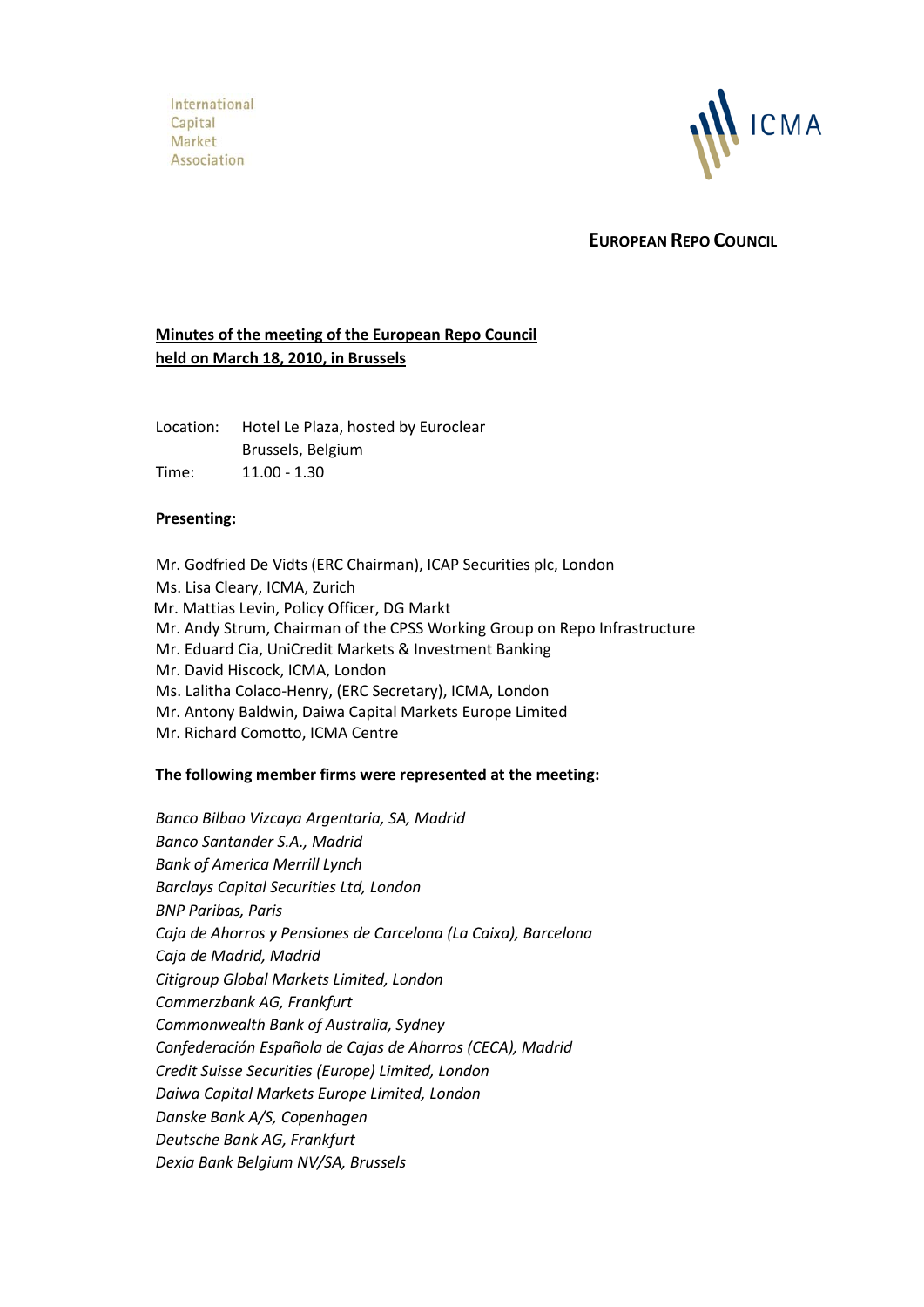*Eurex Repo G,bH, Frankfurt EuroMTS Limited, London Fortis Bank, Brussels GESMOSA-GBI Agencia de Valores, S.A., Madrid Goldman Sachs International, London HSBC France, Paris ICAP Securities Limited, London ING Bank N.V., Amsterdam IntesaSanpaolo S.p.A., Milan J P Morgan Securities Ltd., London KBC Bank NV, Brussels Landesbank Baden-Württemberg, Stuttgart Merrill Lynch International, London Morgan Stanley & Co International Ltd, London Nomura International plc, London Nordea Bank Danmark A/S, Copenhagen Royal Bank of Canada Europe Limited Société Générale S.A., Paris The Royal Bank of Scotland Plc, London UBS AG, London UniCredit Markets & Investment Banking, Munich*

### **The following member firms were not represented at the meeting:**

*Aurel BGC, Paris Banca IMI S.p.A., Milan Bank Julius Bär & Co. AG, Zurich Bank of Scotland Plc, London Banque et Caisse d'Epargne de l'Etat, Luxembourg Bayerische Landesbank, Munich Coöperatieve Centrale Raiffeisen-Boerenleenbank B.A. (Rabobank), London Branch Crédit Agricole Corporate and Investment Bank, Paris DZ Bank AG Deutsche Zentral-Genossenschaftsbank, Frankfurt HSBC Bank plc, London ING Belgium SA/NV, Brussels Jefferies International Limited, London Kredietbank S.A. Luxembourgeoise, Luxembourg Lloyds TSB Bank plc, London MF Global UK Limited, London Mitsubishi UFJ Securities International plc, London Mizuho International PLC, London Monte dei Paschi di Siena Capital Services Banca per le Imprese S.p.A., Siena National Bank of Greece SA, Athens NATIXIS, Paris NIB Capital Bank NV, The Hague Raiffeisen Zentralbank Oesterreich AG, Vienna WestLB AG, Dusseldorf*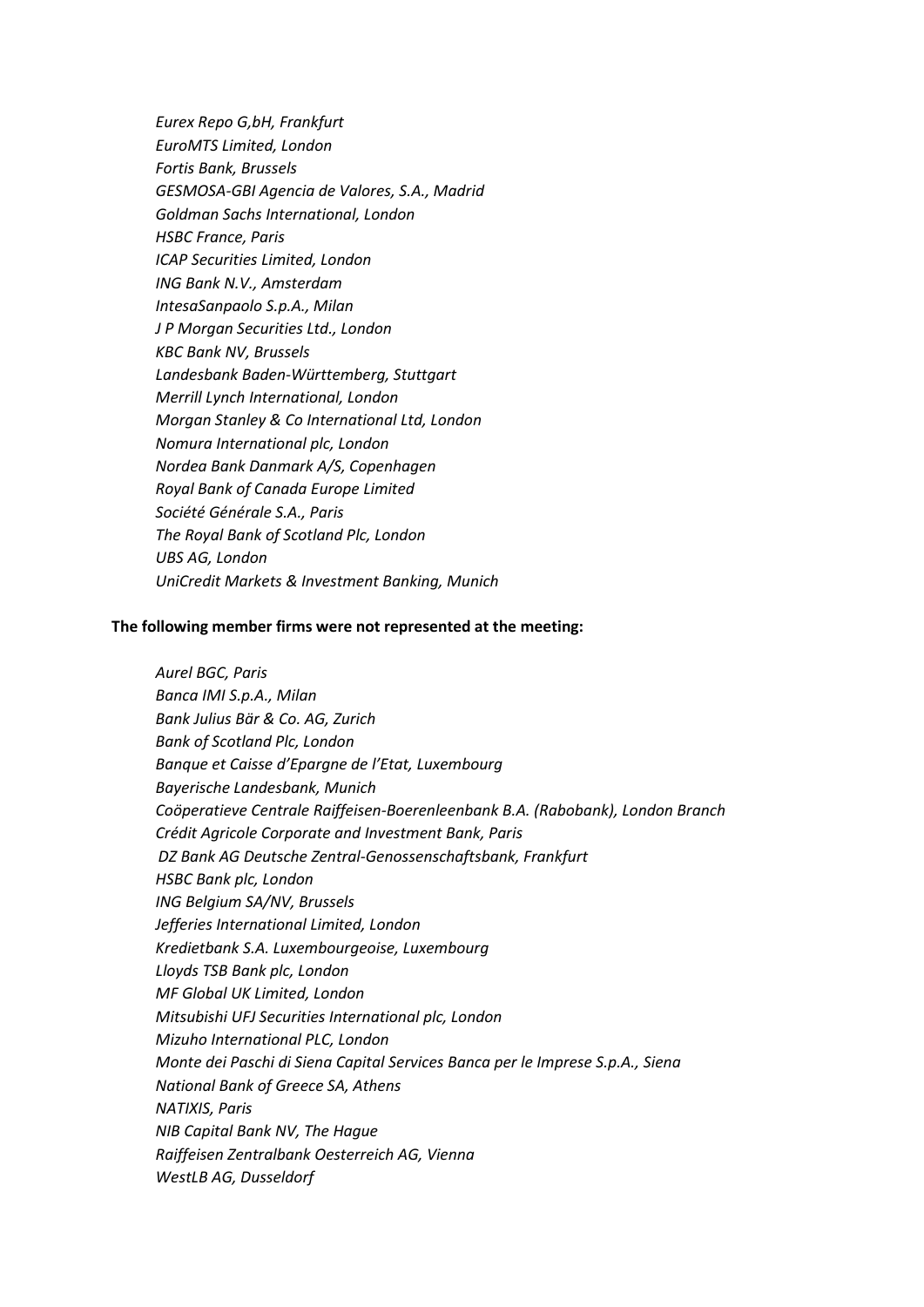# **1. Opening of the meeting by the Chairman of the European Repo Committee**

The Chairman, Godfried De Vidts, welcomed Council members, speakers, observers and guests and thanked Euroclear for hosting the ERC Council annual general meeting. He reminded attendees that Council meetings were held twice a year, and were an opportunity to report on developments in the repo market for the benefit of the members.

The Chairman noted that the repo markets had withstood the crisis well. New techniques had been introduced to improve the way market participants conducted their business, especially in relation to clearing. At the same time, clearing was one of the issues being focused on by the G20 and other regulators. CESAME2 was trying to overcome national barriers to settlement and clearing through Europe but recognised that there was still more work to be done to remove the Giovannani barriers.

The Chairman also referred to the Repo Guidelines on the ICMA website, which were considered by market participants as being very useful. Additionally, the ERC has always been open to discussing best possible outcome for the market and the product. The ERC has been focusing increasingly on the development of a secondary market for credit claims. Work in this regard is progressing well. The ISO Committee is developing an ISIN Standard and the ICSDs (Euroclear and Clearstream) have said that they will work together to develop a common database. The ICMA board has also allocated funding for the project. However, the Basel committee proposals regarding a liquidity buffer could pose a potential problem. The ERC was engaging with central banks in this regard.

The Chairman also briefly mentioned the recent press attention that had been given to the 'repo 105' transactions. Examiner Valukas' report made it clear that it was the interpretation of accountancy standard SFAS 140 which prompted Lehman to amend their balance sheet in order to present a more financially healthy position. Commentators have correctly indicated that the problem was how transactions were accounted for and it is the appropriateness of such accountancy practices that is now under scrutiny.

# **2. Approval of the minutes of the ERC Council meeting held on Thursday 15 October 2009 in London**

The Chairman asked if there were any comments regarding the minutes of the last Council meeting, which took place October 15, 2009 in London. No comments were raised and the minutes were unanimously approved.

# **3. Update on Legal Framework**

Ms. Lisa Cleary said that under section 1000 of ICMA's rules the IRC Committee shall consist of two representatives of the ERC Council and that the ERC Council shall determine the candidates for the IRC Committee, for appointment by the ICMA's board. The IRC Committee is currently composed of Mr. Godfried De Vidts (for a term of office to expire at the ERC council meeting to be held in spring 2012 and Mr. Ed McAleer (who's term of office expires at today's ERC Council meeting). As Mr. McAleer's term of office is expiring, the ERC Council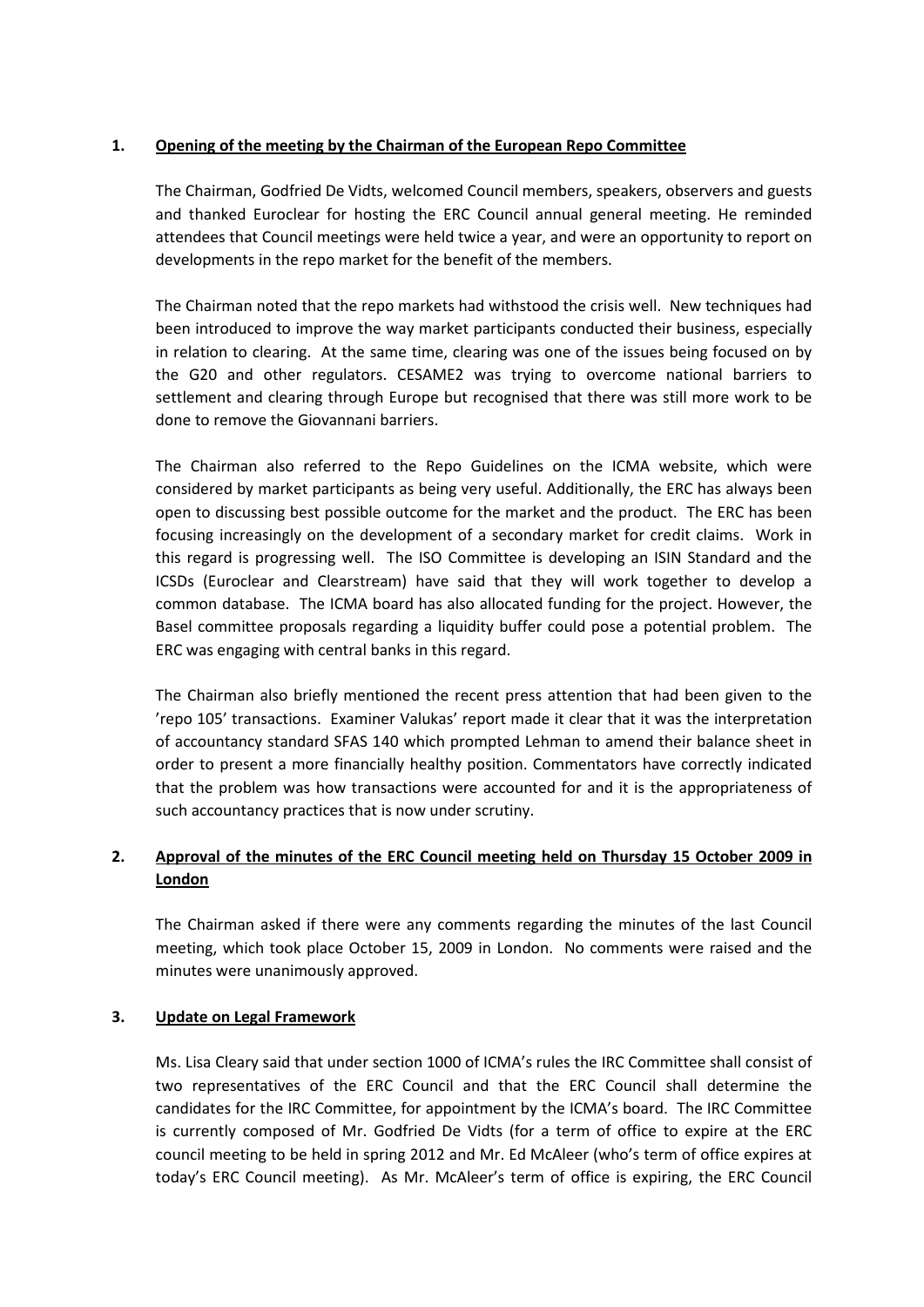needs to determine a candidate for the IRC Committee for a term of office to expire in spring 2013. Mr. McAleer has confirmed that he wishes to stand for re-election as a member of the IRC committee. Ms. Lisa Cleary therefore proposed that the ERC Council nominate Mr. McAleer for appointment to the IRC committee for a three year term to expire at the ERC Council meeting in sprint 2013. Noting the absence of any objections or abstentions from the ERC Council, Ms. Cleary noted that the ERC Council had determined Mr. McAleer as nominee for appointment to the IRC Committee by ICMA's board for a further three year term.

Ms. Cleary then provided an update of the work being undertaken by the GMRA review working group. Having discussed various topics such as (1) the inclusion of a cross default clause; (2) definition of spot rate; (3) valuation of suspended securities; and (4) default notice, at a conceptual level, the working group was now starting to focus on drafting,

The working group is aiming to produce an amended version of the GMRA for the ICMA ERC committee to review later in the year, after which the revised GMRA will be published. The aim is to complete the review in time for the commencement of the 2011 legal opinion exercise so that the opinions cover the new agreement. Ms. Cleary also noted that the working group would like to produce a protocol which would update existing GMRA 1995 and 2000 versions to the new standard.

Turning to the work on the credit claims annex to the GMRA 2000, Ms. Cleary noted that the interbank funding market will experience a shortage of collateral in the coming years. The aim of the credit claims project is to add to the range of available collateral by establishing a system for repo-ing credit claims under the GMRA for day-to-day use by banks seeking to fund their business short term in the interbank markets. The ICMA board has agreed to fund a project to develop an annex to the GMRA which aims to permit specific corporate loans to be repo'd in three major EU jurisdictions (England, France & Germany). The key assumptions are that the borrower is in the same jurisdiction as the governing law of the loan, the annex would apply to new loans only- so that there is freedom to chose the terms, and that such loans may be syndicated or bilateral.

Phase 1 of the project was recently concluded and focused on the feasibility of establishing a loan repo system in England, France and Germany, taking into account differences in registration requirements, standard loan documentation, confidentiality issues, applicable legislation, etc. The findings indicate that developing a credit claims annex under English and German law is feasible, but there is a potential obstacle for transferring loans in France due to formalities in relation to the transfer of loans.

Phase 2 of the project will develop model loan and repo documentation for England, Germany and France, in cooperation with the Loan Market Association and the ICSDs. The aim to develop a useable market product and we would seek to adapt the terms of loans to permit same day settlement of loan transfers without borrower consent (to banks/central banks participating in the inter-bank repo market). Transfers would be transfers of the legal rights in the loans.

Phase 3 will focus on developing a loan system rulebook to complement the documentation produced at phase 2. A loan would only be eligible for repo under the 'GMRA Loan Repo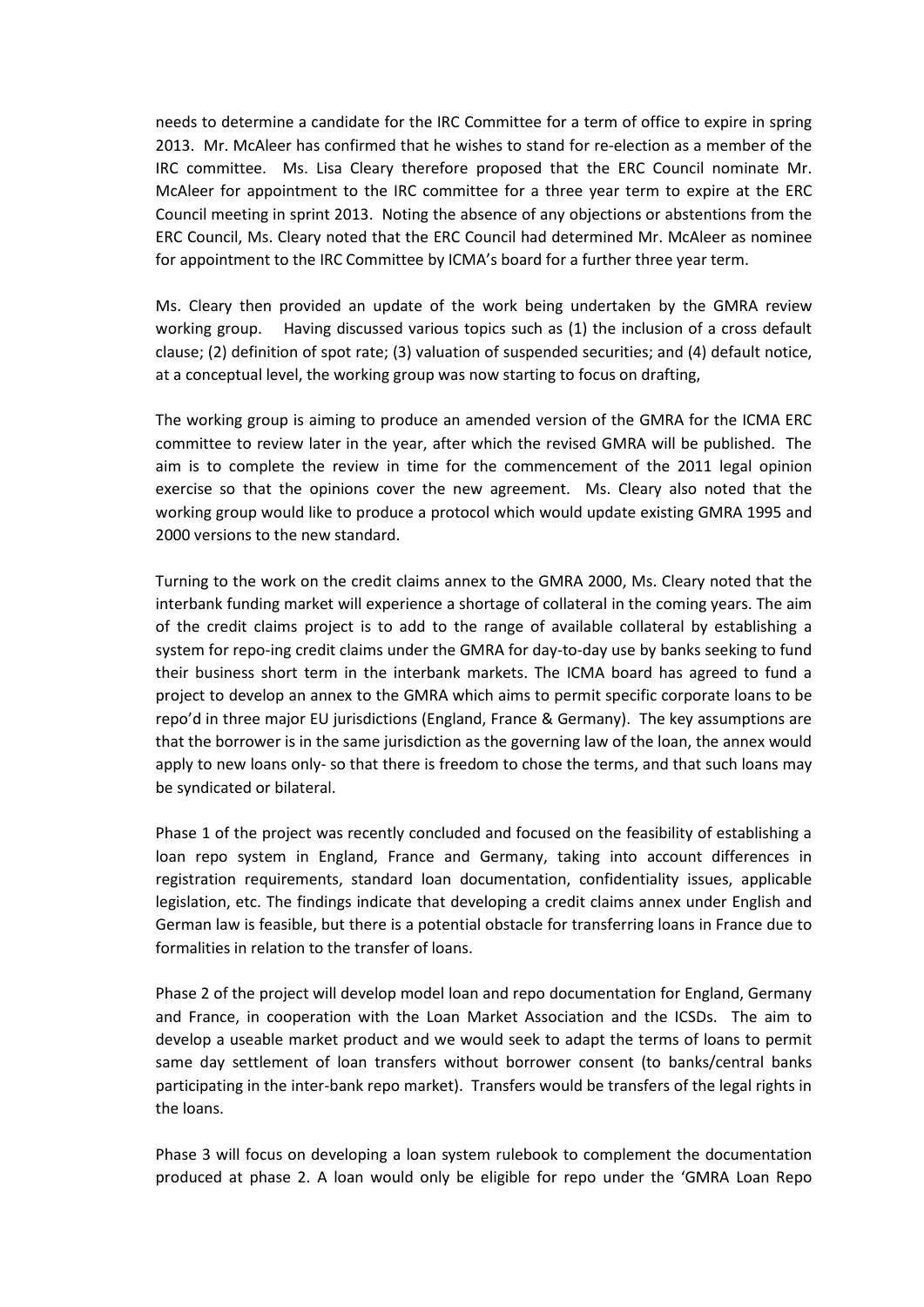System Annex' ICMA is seeking to establish, where the parties to the loan agree to the 'clearing system loan rules' (standard procedures for a centralised electronic register of lenders' title to a loan held in a clearing system). Transfers of loans would be affected by the entry of matching orders in the clearing system, which if necessary would produce a notice of assignment.

Turning to the 2010 combined legal opinion exercise, Ms. Cleary noted that ICMA coordinates the exercise on behalf of ICMA and the SLRC. The 2010 legal opinion exercise will conclude at the end of March, with update opinions being obtained in 68 jurisdictions. Given feedback from the ERC Committee, the Icelandic opinion is not being updated in 2010. The updated opinions for 2010 would be made available on ICMA's website at the beginning of April 2010.

Finally, Ms. Cleary noted that section 1000 of ICMA's rules and recommendations had recently been amended so that associate members of ICMA with a dedicated repo activity would be eligible for membership of the IRC/ERC councils without, however, being eligible to be represented on the IRC/ERC committees. The IRC council and the ICMA board have now approved the relevant amendments.

# **4. Keynote speech – Mattias Levin**

Mr. Mattias Levin said, by way of background, that a lot of attention had been given to derivatives and the role they had played in the crisis. While derivatives were not the cause of the crisis, they did make the crisis worse because of leverage, interconnectedness and lack of transparency. The Commission have taken a number of policy actions and in doing so, have consulted with the markets. The Commission expects to publish further detailed feedback.

However, Mr. Levin made clear that the Commission felt that there needed to be a paradigm shift that was not limited to derivatives, but extended to other areas of financial markets. This paradigm shift marked a move away from self-regulation to regulation.

One area that the Commission was focusing on was to reduce counterparty risk. When the Commission had looked at clearing, they saw a clear difference between bilateral clearing and the services offered by CCP. Therefore, the Commission was looking to introduce legislation that would incentivise participants to use CCPs. This would involve raising regulatory capital charges for bilaterally-cleared transactions compared with CCP-cleared transactions. The Commission would also look to improve collateralisation of bilaterally-cleared contracts. At the same time, the commission feels it necessary to regulate the CCPs, especially how they manage risk to ensure that they are safe and sound.

Another area the Commission was focusing on was the reduction of operational risk. In this regard, they were looking to build on the work of the Derivatives Working Group. They were also looking at reshaping the operational risk approach in the Capital Requirements Directive.

Mr. Levin also indicated that the Commission had strong views about increasing transparency. In this regard, they were looking not only to mandate the reporting of positions and transactions to trade repositories, but also to enact legislation regulating trade repositories. Work was also being undertaken to consider the extent to which the trading of standardised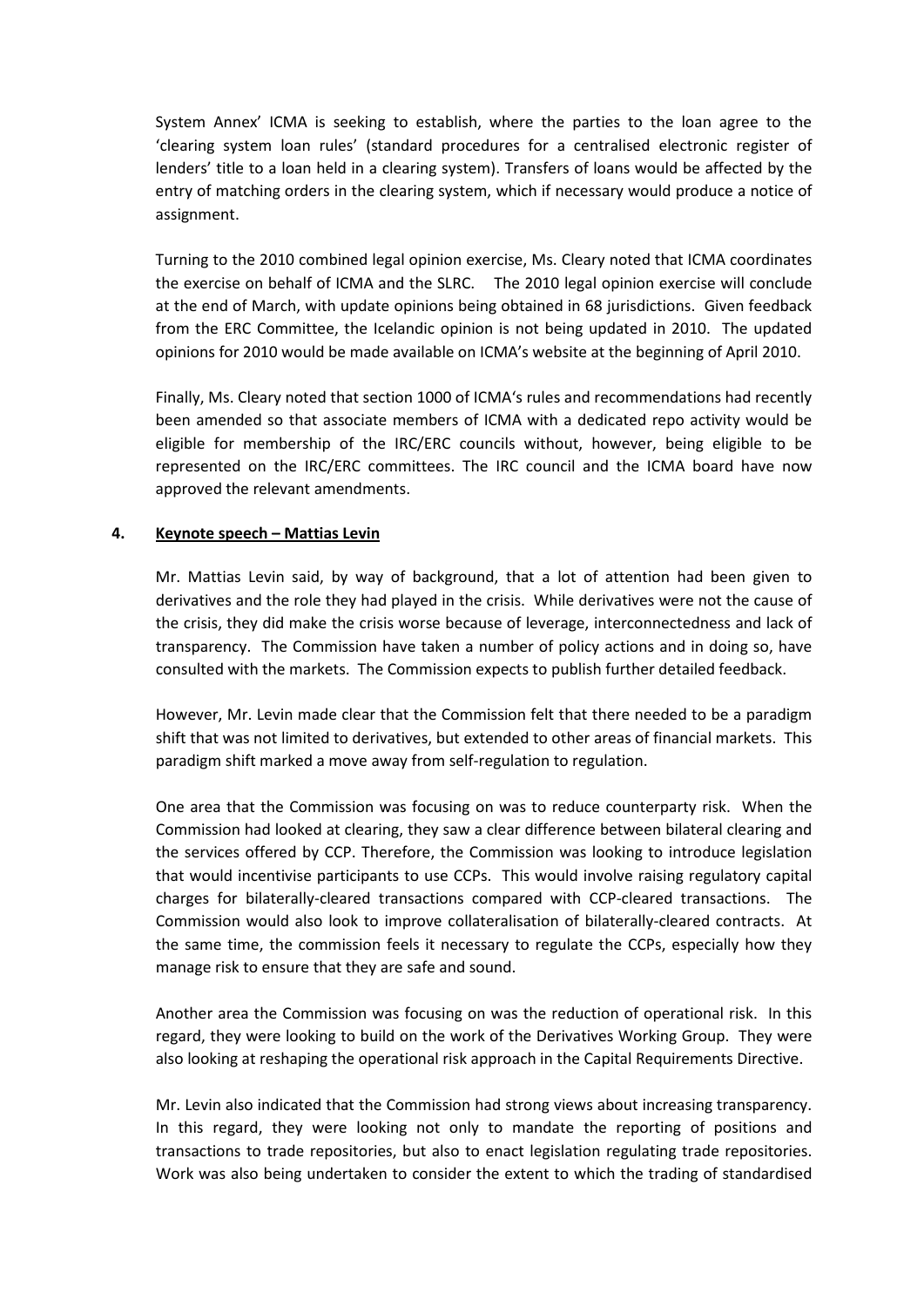derivatives on organised trading venues could be mandated. The other topic concerning increased transparency was the increase in both pre- and post-trade transparency, which was being considered as part of the forthcoming MiFID review.

The Commission was also looking to strengthen market integrity and oversight. To this end, the Commission was looking at the Market Abuse Directive to curb insider dealing and market manipulation. Additionally, it was looking (under MiFID) at whether regulators should have the possibility to set position limits to counter disproportionate price movements and concentrations of speculative positions.

Lastly, Mr. Levin said that that in terms of next steps, the Commission was looking to publish proposals soon, possibly in May. The proposals would be accompanied by an impact assessment. Additionally, they would be publicly consulting by mid 2010 on proposals concerning CCPs.

Mr. Levin was asked by the audience to elaborate on the proposals to increase capital charges. He responded by saying that the proposals in this area are being developed by the Basel committee. There are a lot of derivatives that are bilaterally cleared and one reason why CCPs do not clear such instruments is because there is no demand. Therefore, the Commission is looking at whether it is possible to create demand. While there will be some initial costs involved, they feel that increased demand to clear derivatives using CCPs will drive down costs over time. Mr. Levin, in response to further questioning, also said that the clearing obligation (i.e. for more derivatives and other trades to clear on a CCP) will increase the systemic risk posed by CCPs. However, the primary purpose is to move plain vanilla instruments onto CCPs. There is also a distinction to be made between liquid and illiquid instruments so more liquid instruments will be shifted to the CCP. Additionally, the Commission does not want to force CCPs to take on products that they can't handle and the Commission is working to put in safeguards to prevent this. Because the CCPs will be a single point of failure, there is a need to put in place rules to ensure that CCPs are safe and can adequately manage risk.

#### **5. Keynote speech – Andy Strum**

Mr. Andy Strum started off by saying that he was wearing his CPSS Working Group hat and not his Swiss National Bank hat. Moreover, in relation to the CPSS Working Group, much of the work was still in progress and therefore, he could not be too specific about potential conclusions. Mr. Strum explained that the CPSS is a forum for Central banks and had taken a keen interest in analysing the financial crisis and looking at how financial infrastructure could be improved. Some repo markets had proven to be a less reliable source of financing than others, which had surprised many central banks. The CPSS WG felt that it was important to investigate whether clearing and settlement systems added to uncertainty and whether there was anything that could be done to improve arrangements. Accordingly, it has set, as its mandate, (1) a stock-take of existing arrangements for clearing and settlement of repos in CPSS countries; (2) the identification and analysis of the strengths and weaknesses of these arrangements; and (3) the provision of guidance for the repo market infrastructure that can enhance the resilience of repo markets. In carrying out this work, the CPSS WG had set the scope as all the infrastructure arrangements used by repo market participants for clearing and settling repos (including centralised collateral management services), irrespective of whether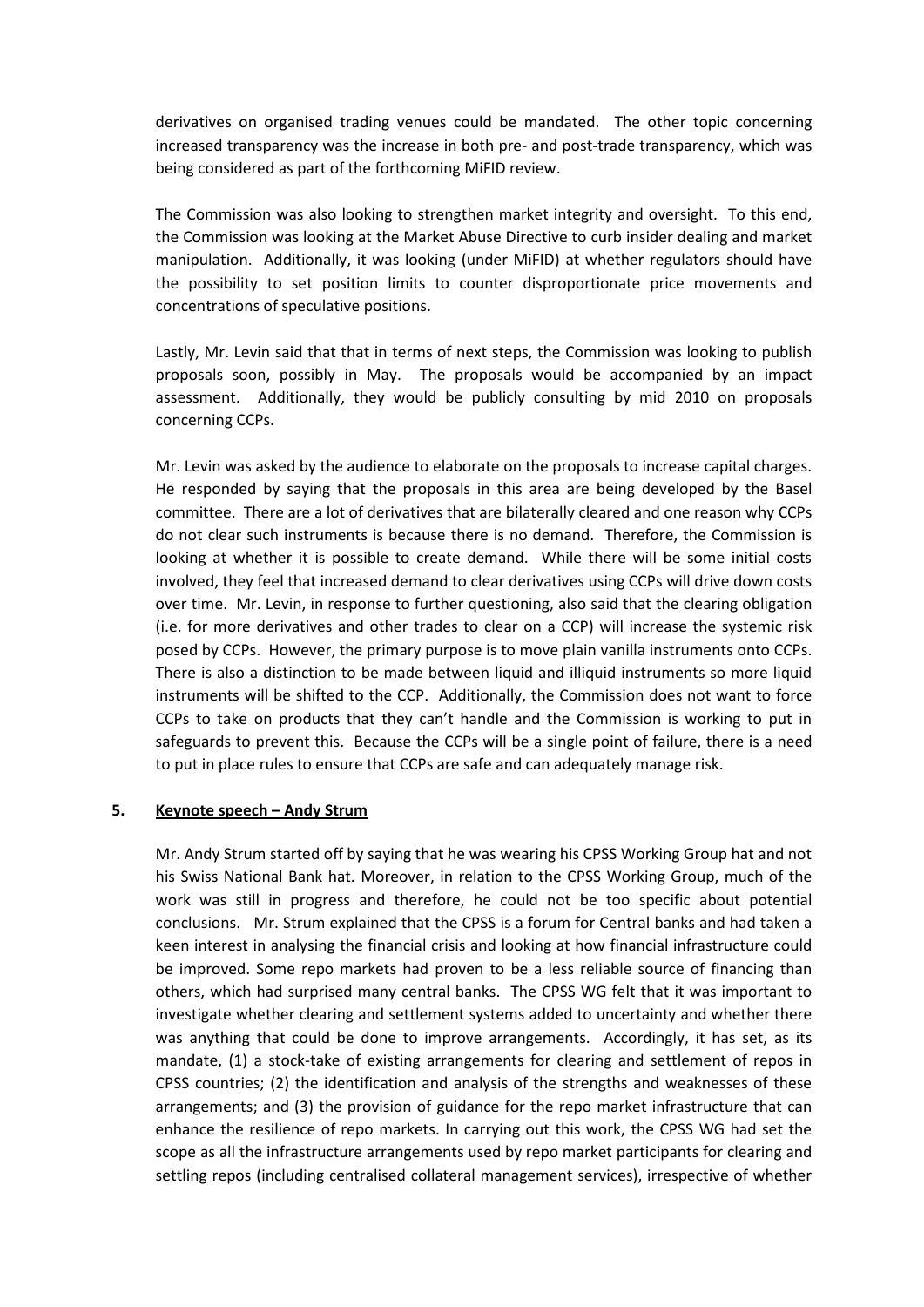these services are provided by market utilities or commercial banks. Mr. Strum indicated that the stocktaking stage of the work had been completed but work was still on-going regarding the analysis and guidance. A report was expected to be submitted to the CPSS in June 2010.

Mr. Strum also noted that the standards established by the CPSS are internationally agreed standards for financial market infrastructures. Adherence to these standards is regularly assessed by the competent authorities. Together with IOSCO, the CPSS is reviewing the international standards and therefore it may be that the CPSS conclusions end up being fed into the EU legislative review.

As part of the stocktaking work, the CPSS WG has gathered detailed information on practices in various markets. For example, there are significant variations in the arrangements for clearing and settlement in the different CPSS countries. On the one hand, there are marketspecific differences (e.g. the degree of automation) but on the other hand, there are differences in organisational structure, ownership and business model of repo market infrastructure providers, settlement procedures, sophistication of collateral management services etc. Accordingly there is a need to understand whether and to what extent these differences matter.

Mr. Strum indicated that the working group will develop two types of guidance. One set of guidance will be relevant to repo market infrastructures – i.e. what infrastructures should do. The other set of guidance will be indirectly relevant to repo market infrastructures in that it will suggest what infrastructures can do to support market-wide initiatives. However, even the best repo market infrastructure cannot fix all the issues and accordingly, there will need to be other measures such as repo market participants developing or enhancing their own risk management systems etc. Mr Strum urged market participants to provide input to the CPSS WG on where there is need for improvement.

# **6. Progress report on interoperability between triparty agents**

Mr. Eduard Cia said that interoperability can mean a number of things. For example, is it interoperability between trading systems, CCP and/or settlement and custody. ERC has focused on interoperability in the settlement and custody area. Market participants should have free choice about who they use as a security depositary for repo transactions. Specific repo transactions should not be linked to a specific security depository. However, we still have a situation where repo market participants cannot exercise free choice. Interoperability is key to having a level playing field within the European repo market. Since 2001 the ERC has been pushing for more interoperability between Euroclear and Clearstream regarding repo products such as tri-party.

Mr. Cia also said that in December a delegation from the ERC and European Banking Federation was invited to an ad hoc COGESI meeting to discuss interoperability issues. Three main issues were identified: (1) Euro GC Trading of LCH.Clearnet between Euroclear and Clearstream participants; (2) Eurex GC pooling access for Euroclear participants and (3) Central bank access within Europe (i.e. there is a possibility of access to the Bundesbank access through Xemac). On this third point, central bank access is available in Germany but all repo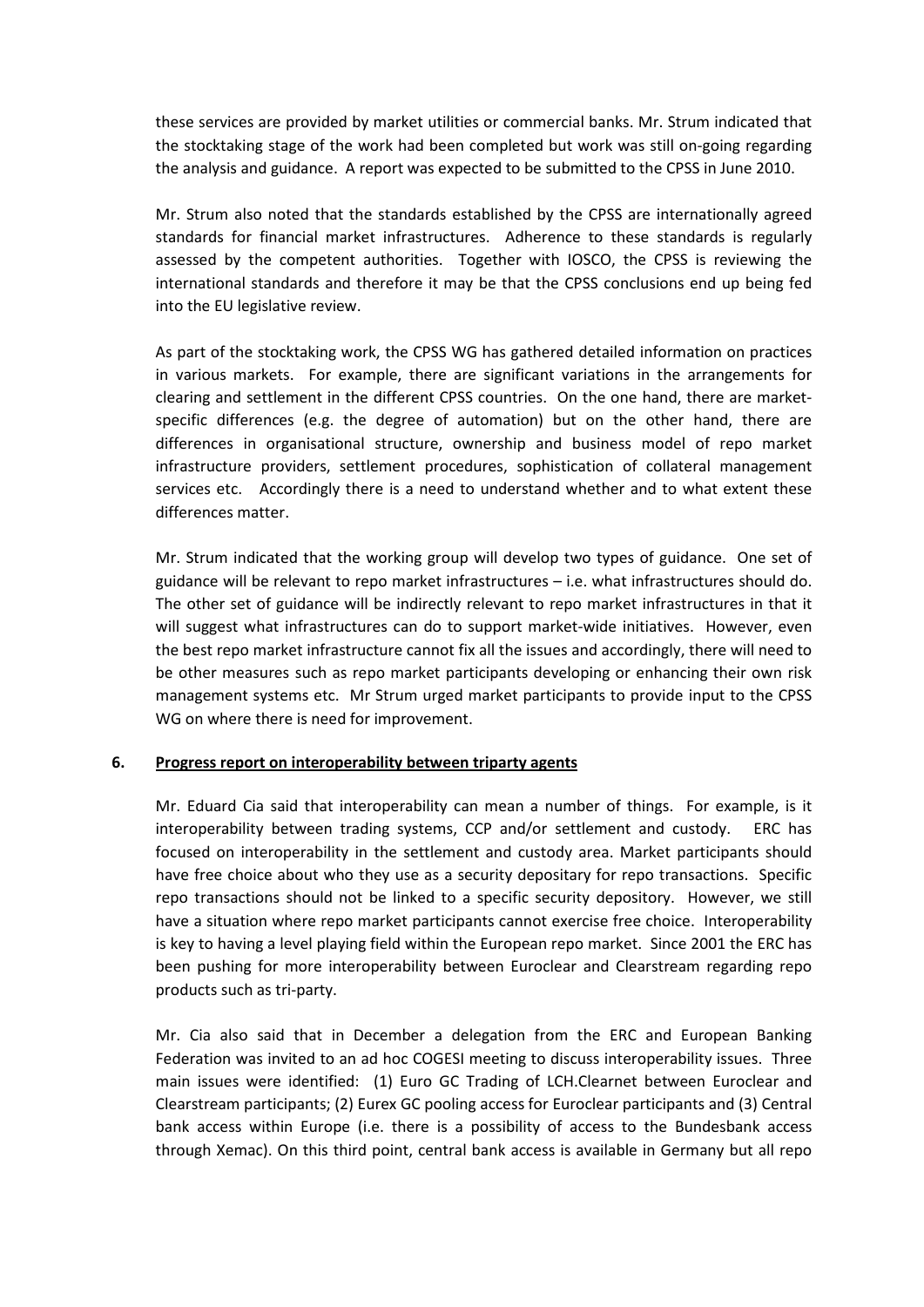market participants should have access to this kind of facility. The ERC will continue in its efforts to ensure a level playing field.

# **7. Regulatory Issues**

Mr. David Hiscock said that a wide range of regulatory initiatives were being considered at the moment. One of these issues relates to netting. The International Accounting Standard 32, paragraph 42 states:

A financial asset and a financial liability shall be offset and the net amount presented in the balance sheet when, and only when, an entity:

- (a) currently has a legally enforceable right to set off the recognised amounts; and
- (b) intends either to settle on a net basis, or to realise the asset and settle the liability simultaneously.

Accountants are increasingly challenging whether netting is appropriate. In particular, it appears that what constitutes "intent" is open to interpretation. In an attempt to help support the practical demonstration of "intent" the ERC has sought clarification from the ICSDs regarding their processing. As a result, what has become apparent is that Euroclear and Clearstream processes are not identical.

Another issue concerned the changing large exposure (LE) requirements. Late last year CEBS published guidelines on common reporting LEs and guidelines on the revised LE regime. These relate to certain of the changes already introduced to the Capital Requirements Directives (the guidelines are to be effective at the end of this year). Also in December last year, the Basel Committee published consultative proposals to strengthen the resilience of the banking sector. In particular, the consultative proposals contain a point about increasing the incentives to use CCPs for OTC derivatives so that exposures to CCPs could have a zero risk weight if the CCP conforms to the strict CPSS/IOSCO recommendations for CCPs. While risk weights are not generally relevant for large exposure purposes, the official international recognition of the significant of compliance with CPSS/IOSCO may be influential.

Mr. Hiscock also said that questions have arisen concerning how large exposures to CCPs should be treated under the Capital Requirements Directives. It seems that at the moment, this varies among Member States. The ERC is discussing this issue with Eurex Clearing and LCH.Clearnet. This includes exploring certainty and consistency of treatment. Clarity on this point is needed across the EU. For example, the FSA seems to be saying that there is no exemption in this regard, but this is not clear.

The Basel consultation also raised a number of other issues such as the introduction of a leverage ratio and measures to build up capital buffers in good times that can be drawn down in periods of stress.

The consultation also proposes to raise the counterparty credit risk requirements which, if implemented, will have an impact on various firms. Additionally, there is a proposed new leverage limit, which is a supplementary measure to the Basel II risk-based framework. Firms will need to need to determine how much capital they have and netting will not be allowed.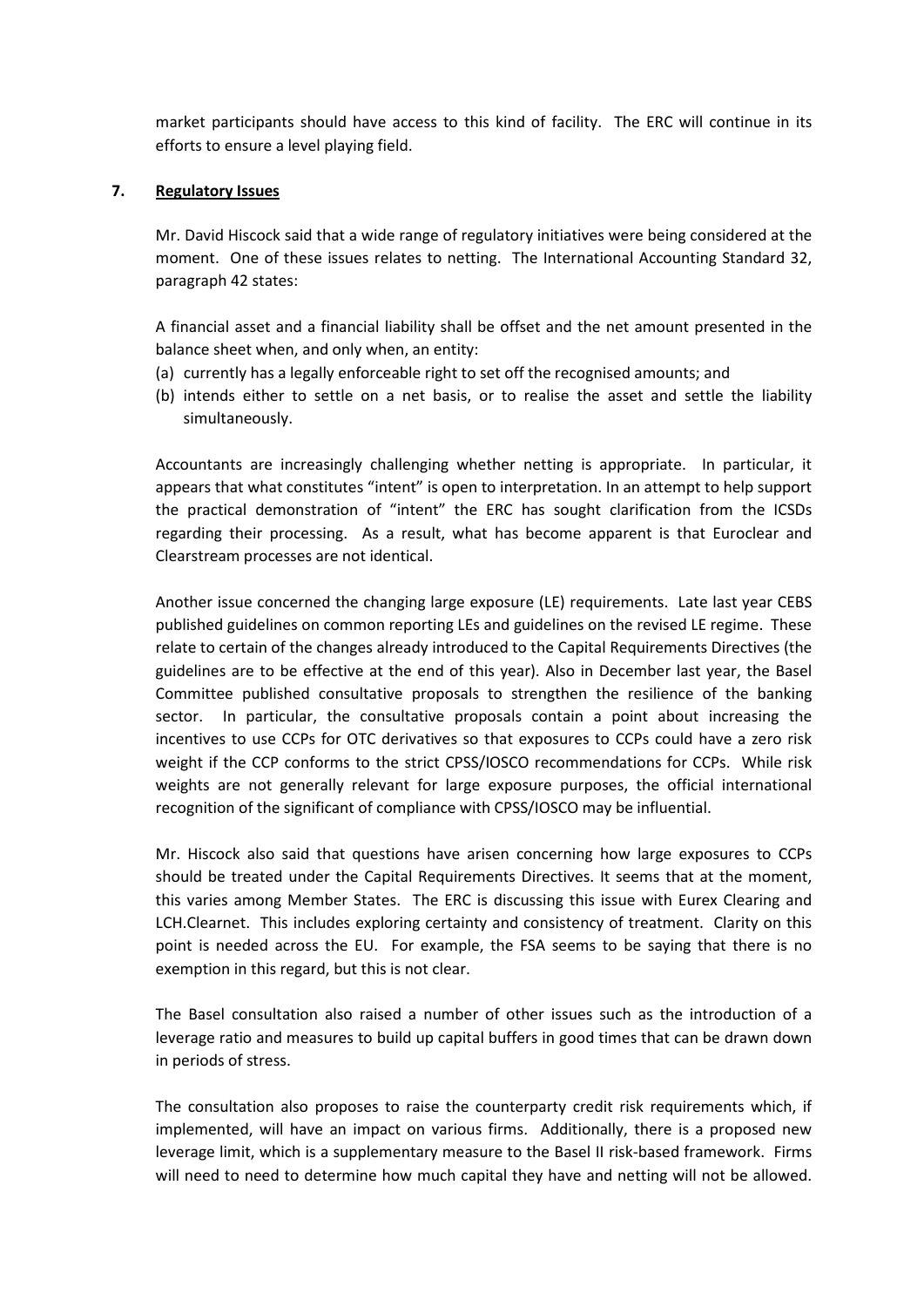The proposal is to include repo style transactions (which are a form of secured funding and therefore an important source of balance sheet leverage) but to disallow netting thereby both capturing leverage and dealing with accounting inconsistency concerns.

Mr. Hiscock also noted that two separate but complementary liquidity risk standards are proposed. The liquidity coverage ratio identifies the amount of unencumbered, high quality liquid assets an institution holds that can be used to offset the net cash outflows it would encounter under an acute short-term stress scenario specified by supervisors. The specified scenario entails both institution-specific and systemic shocks built upon actual circumstances experienced in the global financial crisis. The second liquidity risk standard is the net stable funding ratio which measures the amount of longer-term, stable sources of funding employed by an institution relative to the liquidity profiles of the assets funded and the potential for contingent calls on funding liquidity arising from off-balance sheet commitments and obligations. The standard requires a minimum amount of funding that is expected to be stable over a one year time horizon based on liquidity risk factors assigned to assets and offbalance sheet liquidity exposures. This net stable funding ratio is intended to promote longerterm structural funding of banks' balance sheets, off-balance sheet exposures and capital markets activities. The ERC plans to submit a response by the April 16th deadline. At the same time the ERC is looking at the Commission's Capital Requirements Directive IV proposals that look to implement into EU law the Basel requirements.

Additionally, in the UK, HM Treasury was consulting on potential new UK resolution rules for failing entities. In December last year, HM Treasury had published proposals to strengthen the UK's ability to deal with any future failure of an investment bank. One of the questions asks if respondents "have views on the difficulties that repo markets transactions could pose for the insolvency of an investment firm, affecting value recovered for creditors. If this is a concern, what kind of policy action could the Government consider to address it?" The ERC has submitted a response to this consultation.

Mr. Hiscock also mentioned the Basel Cross-Border Bank Resolution CP that had been published in September 2009 which recognised the systemic importance of netting and proposed a temporary suspension of the right to close out as long as certain provisions are met. Additionally, Mr. Hiscock noted the Commission Communication in October 2009 regarding the cross-border bank crisis management which recognises the systemic importance of credit risk mitigation techniques and recognises the need to protect such techniques from the effect of early intervention or resolution powers but notes that market stability concerns arise from the exercise of close out rights. The ERC will continue to monitor how this debate evolves.

Ms. Lalitha Colaco-Henry then discussed post-trade transparency in the corporate bond markets. She clarified that price transparency concerns information that is made available to the market as a whole and that there are two types of price transparency – pre-trade and post-trade transparency. Pre-trade transparency concerns trading interest while pos-trade transparency refers to information about trades that have already taken place. MiFID was implemented in November 2007 and sets out an elaborate framework for the publication of both pre-and post-trade transparency in relation to equities. However, under MiFID the Commission was required to prepare a report on whether the MiFID price transparency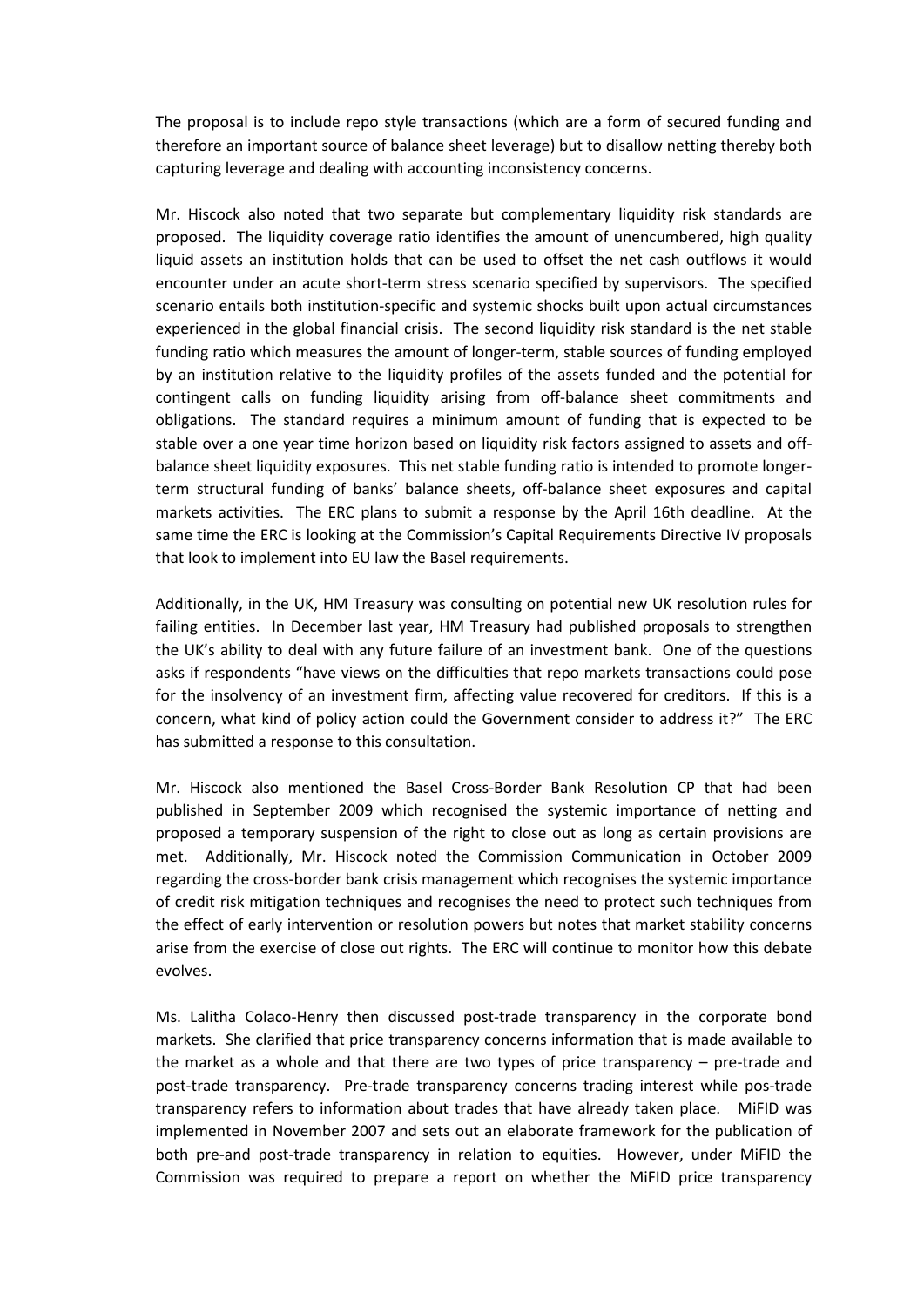provisions for equities should be extended to corporate bonds. After considerable research and public consultation the Commission concluded in April 2008 that there was no evidence of a market failure that would warrant regulatory intervention but this absence of market failure was greater for wholesale market participants who appeared to have access to all necessary trading information. However, slightly different conclusions were drawn in relation to small intermediaries and retail investors who had more limited access to trading information. The Commission concluded by saying that it would monitor whether self-regulatory initiatives develop satisfactorily.

The financial crisis occurred and CESR decided that it should re-examine the conclusions it had reached in 2007 to determine whether they were still appropriate. Accordingly, CESR published a consultation paper in December 2008 followed by a report in July 2009. The report recommends that the Commission consider the adoption of a mandatory trade transparency regime for corporate bonds as soon as practicable. At the same time, there have been a few statements from senior figures arguing that something needs to be done about secondary market trading in corporate bonds, such as moving the corporate bond markets onto exchange as they may help to sustain liquidity during times of crisis. Given CESR's conclusions it seems fairly certain that the Commission will re-examine corporate bond market transparency as part of the MiFID Review. However, it is difficult to know what the eventual outcome will be. One possibility is that a post-trade transparency framework will replicate the TRACE system that is used in the US where there is trade-by-trade publication of all corporate bond prices within 15 minutes. On the other hand, the regime may publish information on the same basis as Xtrakter and bondmarketprices.com which shows high, low and median prices at the end of the day. If the main rationale for imposing a post-trade transparency framework is to assist the market with valuation, the million dollar question is whether a CESR's proposal would work. Arguably not. Analysis of Xtrakter's 2008 trade data showed that for the 100 most liquid bonds (by volume traded), some traded only 6 times that year. In these circumstances, would the publication of more post-trade transparency help? Accordingly, ICMA are shortly about to send out a survey to members asking for their views on all these issues. The survey asks for views from the buy-side, sell-side and repo in particular. She urged participants to take the time to complete the survey.

# **8. Education in the Repo Market**

Mr. Antony Baldwin said that there are a number of work programmes and resources available for people to learn more about the repo markets. Especially given the onset of the crisis, it was important that educational opportunities be available. Not only should there be opportunities available to those who are already involved in the repo market (for example to keep abreast of the latest developments on the GMRA) but also for those not directly involved in the market such as regulators, the press and politicians.

Mr. Baldwin said that there were a number of resources available. Minutes of ERC meetings and the ICMA FAQ factsheet, all available from the ICMA website, were a useful starting point. The ICMA FAQ factsheet in particular considered issues such as event of default, valuation prices and market price. Additionally, there were a number of ICMA courses such as the professional repo market course, which was last held in March 2009 and the GMRA Workshop which takes place three to four times a year with the next workshop due to be held on May 6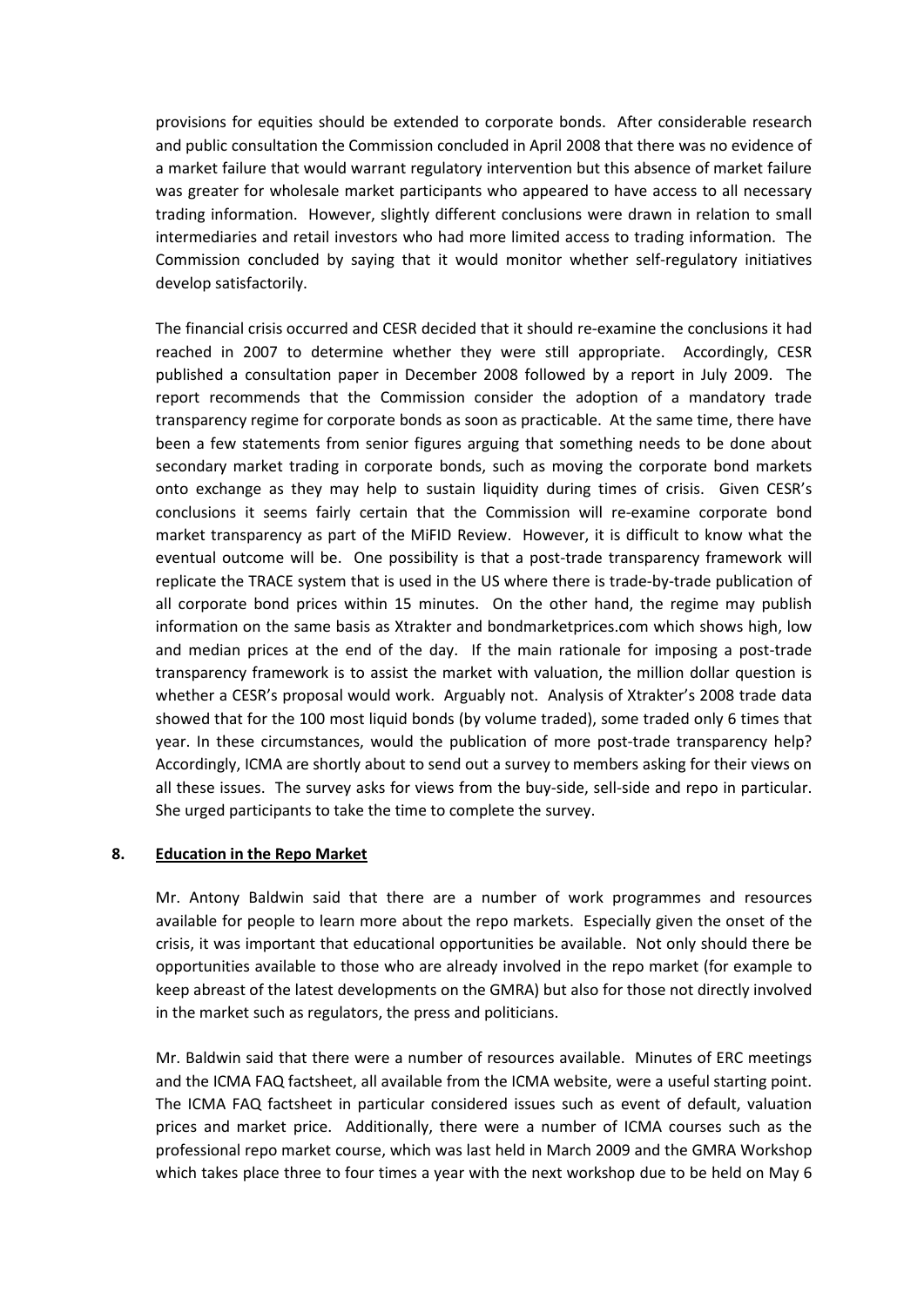in Zurich. The ICMA Repo Market Survey was also a very useful resource as it gives a detailed breakdown of the repo market. Finally, there are external courses that are available from a number of commercial providers.

In relation to other initiatives, Mr. Baldwin indicated that he was involved with the SLRC, which has set up an Education and Documentation sub-committee. At the request of Lord Myners, the FSA had conducted an informal review of the securities lending and borrowing market in 2009, focusing in particular on risk management, governance and investor engagement. The FSA concluded that some beneficial owners' knowledge and understanding, particularly in the area of risk, would benefit from the availability of more comprehensive guidance material. The sub-committee is working to an Autumn 2010 deadline and the work is broadly on track. The committee is drafting three documents – Securities Lending Made Simple, together with two further guides setting out a checklist for lenders and their relationship with their agents.

# **9. Results of the elections to the European repo committee**

The Chairman reported that in the first ballot two candidates had received the same number of votes for one corresponding vacancy and therefore a second ballot would be held between the candidates concerned for this place. After the second ballot, it was announced that the following people had been elected to the Committee:

| Jessica McDermott        | <b>Bank of America Merrill Lynch</b>              |
|--------------------------|---------------------------------------------------|
| Mats Muri                | Barclays Capital Securities, London               |
| <b>Simon Parkins</b>     | <b>BNP Paribas, Paris</b>                         |
| Herminio Crespo Urena    | Caja de Madrid, Madrid                            |
| Grigoris Markouizos      | Citigroup Global Markets Limited, London          |
| Andreas Biewald          | Commerzbank AG, Frankfurt                         |
| <b>Romain Dumas</b>      | Credit Suisse Securities (Europe) Limited, London |
| <b>Tony Baldwin</b>      | Daiwa Capital Markets Europe Limited, London      |
| David Nicholls           | Deutsche Bank AG, Frankfurt                       |
| Johan Evenepoel          | Dexia Bank Belgium NV/SA Brussels                 |
| Olly Benkert             | <b>Goldman Sachs International</b>                |
| Jean-Michel Meyer        | <b>HSBC</b>                                       |
| <b>Godfried De Vidts</b> | <b>ICAP Securities Limited</b>                    |
| Andrea Masciovecchio     | Intesa Sanpaolo S.p.A, Milan                      |
| Stefano Bellani          | JP Morgan Securities Limited, London              |
| <b>Edward McAleer</b>    | Morgan Stanley & Co. International plc, London    |
| Michael Cyrus            | The Royal Bank of Scotland plc, London            |
| <b>Simon Tims</b>        | UBS AG, London                                    |
| <b>Eduard Cia</b>        | UniCredit Bank Austria AG, Vienna                 |

The Chairman congratulated the new Committee members. He noted that the next meeting of the Committee was that afternoon.

# **10. The 18th Repo Survey**